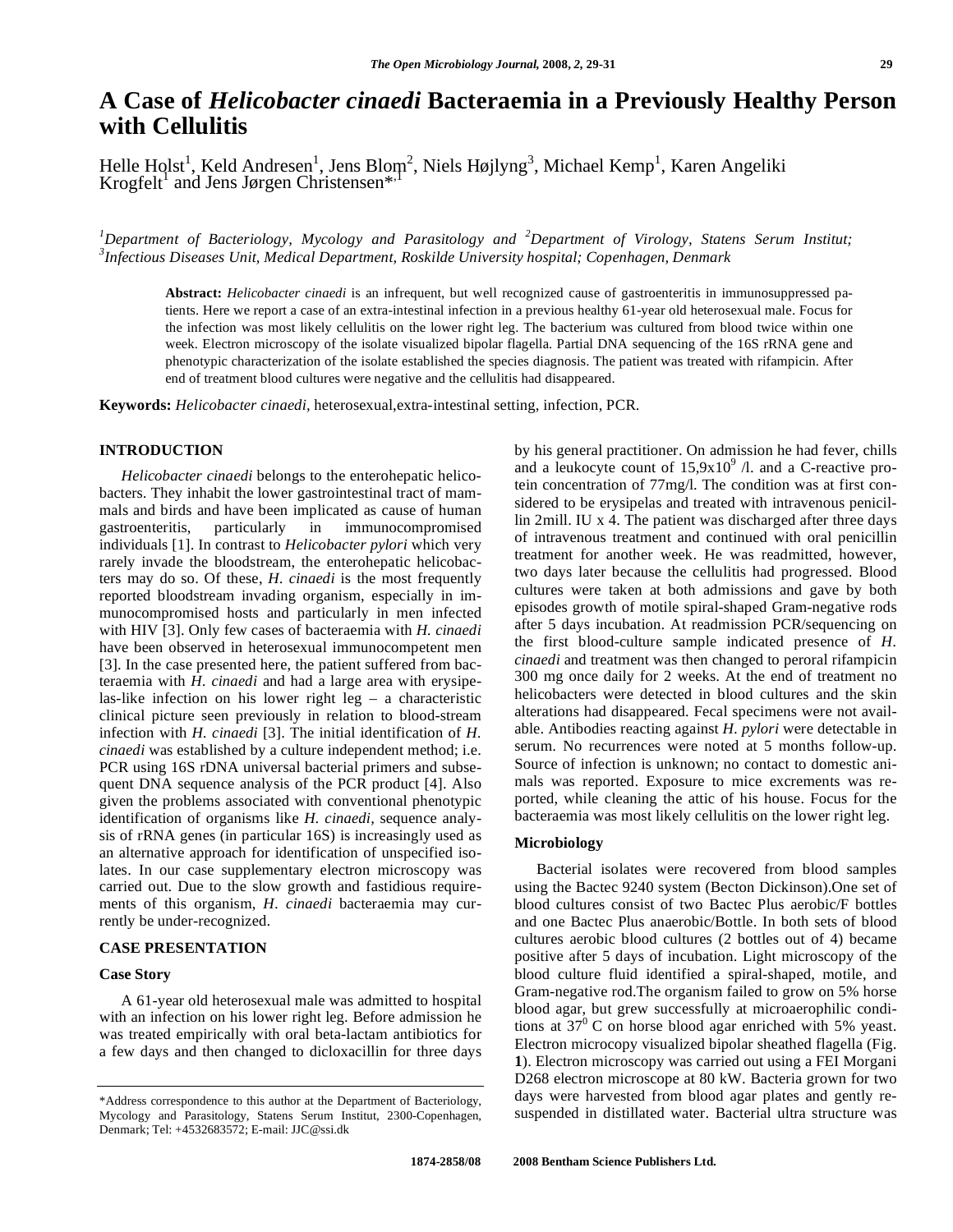

**Fig. (1).** Transmission electron micrograph of *H. cinaedi* showing their typical sheathed bipolar flagella. The S-shaped profile and terminal bulbs are also illustrated.

examined by the negative staining technique using 1.5% phosphotungstic acid.

 Demonstration of bacterial DNA and partial DNA sequencing of the 16S rRNA was performed on blood-culture fluid and on the isolate. DNA was released using the Qiagen extraction kit or heating isolated bacteria at  $95^\circ$  C for five minutes. For demonstrating presence of bacterial DNA the universal primers BSF-8/BSR-534 and BSF-8/BSR-1409 were used as previously described [4]. The data obtained were compared to deposited sequences in the NCBI database using the BLAST search engine. Blast files were evaluated with respect to %/ number of identities, score (bits) and Evalues for the best and the next best matches. When using the primers BSF-8/BSR-534, BLAST examination of the obtained sequence showed a high degree of base similarity with *H. cinaedi* (Identities 487/487, 100%, Maxscore of 965 bits) and *Flexispira rappini* (Identities 486/487, 99%, Maxscore of 957 bits). A subsequent BLAST examination was performed whereby 87% of the 16S rRNA genome was sequenced (primers BSF-8/BSR-1409) confirming *H. cinaedi* (Identities 1255/1256, 99%, Maxscore of 2314 bits) to be prior to *F. rappin*i (Identities 1245/1256, 99%, Maxscore of 2259 bits). Further, *H. cinaedi* appeared 18 times as best taxon match before *F. rappini* appeared in the BLAST search. The 16SrRNA gene sequence has been deposited in the Gen Bank Database under accession number EU589201.

 To unambiguously confirm the identification of the isolate based on phenotypic distinctions between *H. cinaedi and Flexispira species*, differentiating growth capabilities and biochemical features were set up for 4 species including the patient isolate; the following culture collection strains from Culture Collection of University of Gothenburg, Sweden (CCUG) were used: *H cinaedi (CCUG 18818), H. fennelie (CCUG 18820) and Flexispira 8* (CCUG 23435).

 Characteristics used to differentiate, as recommended by Fox and Megraud [1] gave the following results for the blood isolate and *H. cinaedi* (CCUG 18818): Catalase-positive, nitrate reductase-positive, but alkaline phosphatise, urease, indoxyl acetatehydrolysis, and gamma-glutamyltransferase negative. The isolate did not grow in air at 37 ˚C, and grew slowly at 37 ˚C at microaerophilic conditions, but not at 42 ˚C and 25 ˚C. The isolate was susceptible to nalidixic acid and resistant to cephalotin using disk diffusion technique. For treatment guidance the isolate was tested and found sensitive to rifampicin (E-test of 0.064mg/L). *Flexispira 8* and *H. fennelliae* could be separated on the basis of different reactions for, respectively, catalase, urease- plus gammaglutamyl transferase production and susceptibility to cephalotin.

## **COMMENTS**

 *Helicobacter species* have been isolated from the gastrointestinal and hepatobiliary tracts of mammals and birds. *H. cinaedi*, has been isolated from humans, hamsters, macaques, foxes, rats, and dogs. In relation to that no known animal exposition was noted for this patient. In humans, *H. cinaedi* is most commonly isolated from homosexual men ("cinaedi" is latin for "homosexuals") infected with HIV, but can also occur in other immunocompromised patients or, occasionally, in healthy hosts [5]. This patient is an example of the latter as the patient did not belong to any of the mentioned risk groups. Enterohepatic helicobacters can cause diarrhea and disseminated infection with positive blood cultures. Nearly all patients have fever and a relatively mild , subacute course. Leukocytosis and thrombocytopenia occur variably. Interestingly, colitis is typically not seen in patients with H. cinaedi bacteremia. However, a chronic focal (may be multifocal) cellulitis, usually of the lower extremities, is very common [3,6]. A presentation identical to the one seen in this case.

 Antimicrobial agents that have been found active against *H. cinaedi* includes doxycycline, rifampicin, ceftriaxone and imipenem [3,7]. Strains may be resistant to erythromycin and ciprofloxacin as *in vitro* results have been mixed [3,2]. Antimicrobial therapy should be continued for a minimum of 2